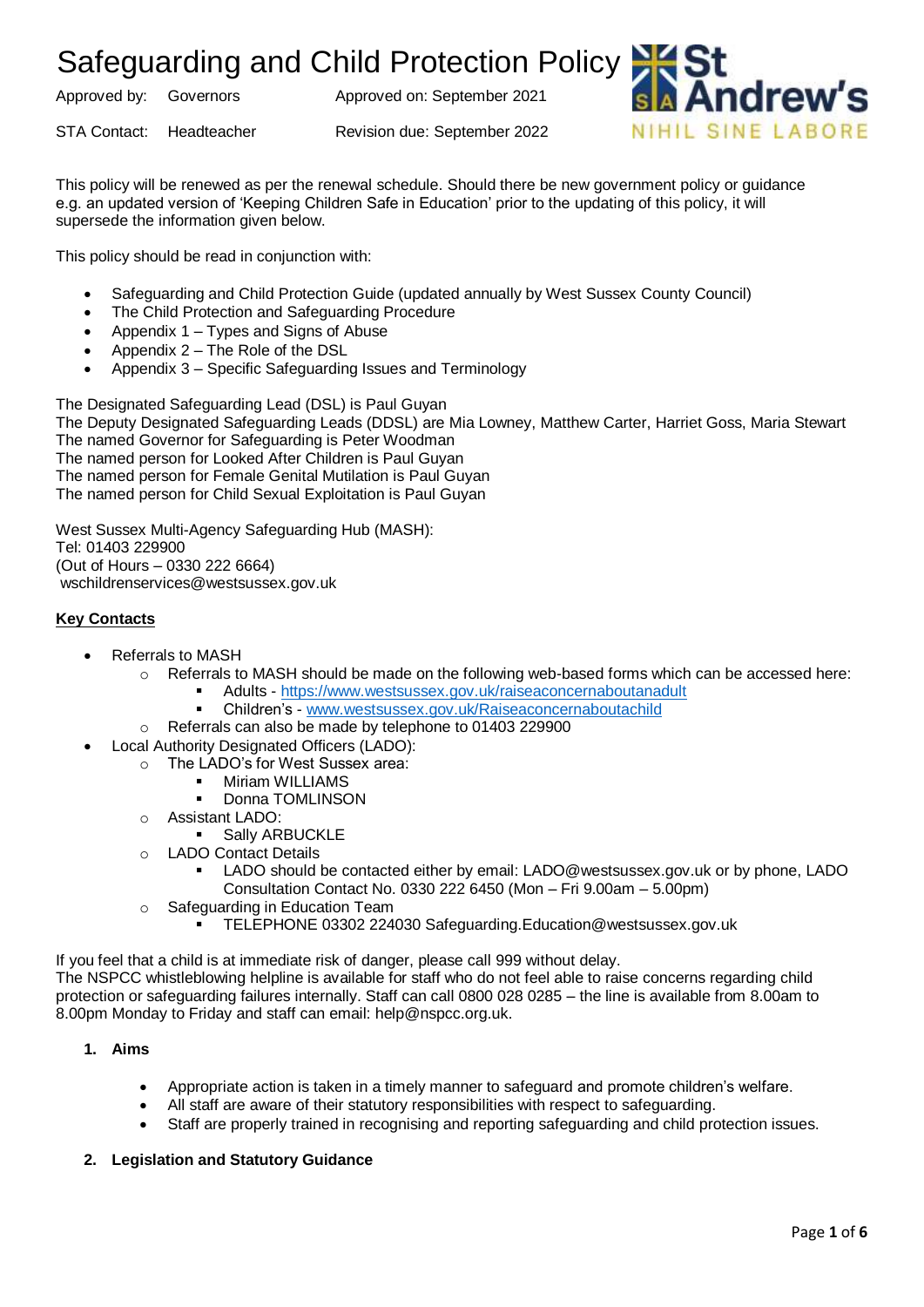Approved by: Governors Approved on: September 2021

STA Contact: Headteacher Revision due: September 2022



This policy is based on the Department for Education's statutory guidance 'Keeping Children Safe in Education', 'Working Together to Safeguard Children' (February 2021) and the 'Governance Handbook'. It also complies with DFE and Local Authority guidance.

This policy is also based on the following legislation:

- Part 3 of the schedule to the Education (Independent School Standards) Regulations 2014 which places a duty on academies and independent schools to safeguard and promote the welfare of students in the school.
- The Children Act 1989 (and 2004 amendment) which provides a framework for the care and protection of children.
- Section 5B (11) of the Female Genital Mutilation Act 2003 as inserted by section 74 of the Serious Crime Act 2015 which places a statutory duty on teachers to report to the police where they discover that female genital mutilation (FGM) appears to have been carried out on a girl under 18.
- Statutory guidance on FGM which sets out the responsibilities with regards to safeguarding and supporting girls affected by FGM.
- The Rehabilitation of Offenders Act 1974 which outlines when people with criminal convictions can work with children.
- Schedule 4 of the Safeguarding Vulnerable Groups Act 2006 which defines what 'regulated activity' is in relation to children.
- Statutory guidance on the Prevent duty which explains schools' duties under the Counter-Terrorism and Security Act 2015 with respect to protecting people from the risk of radicalisation and extremism.
- Advice in Searching, Screening and Confiscation DFE Jan 2018.
- West Sussex County Council Safeguarding and Child Protection model policy.

#### **3. Definitions**

- a. **Safeguarding** and promoting the welfare of children means:
	- Protecting children from maltreatment.
	- Preventing impairment of children's health or development (including mental health).
	- Ensuring that children grow up in circumstances consistent with the provision of safe and effective care.
	- Taking action to enable all children to have the best outcomes.

Safeguarding is a term which is pre-emptive and involves steps taken to prevent children from harm.

#### b. **Child Protection** means:

- i. Activities undertaken to prevent children suffering or being likely to suffer significant harm.
- ii. Activities undertaken to ensure that where there has been harm in the past, the school does everything it can to ensure that the harm is never repeated.

Child Protection is a part of Safeguarding, the latter being an umbrella term.

#### **c. Abuse is:**

A form of maltreatment of a child and may involve inflicting harm or failing to prevent harm. Appendix 1 explains the different types of abuse.

#### **d. Neglect is:**

A form of abuse and is the persistent failure to meet a child's basic physical and/or psychological needs, likely to result in the impairment of the child's health or development. Appendix 1 defines neglect in more detail.

#### **4. Equality Statement**

Some children have an increased risk of abuse, and additional barriers can exist for some children with respect to recognising or disclosing it. We are committed to anti-discriminatory practice and recognise children's diverse circumstances. We ensure that all children have the same protection, regardless of any barriers they may face.

• We give special consideration to children who: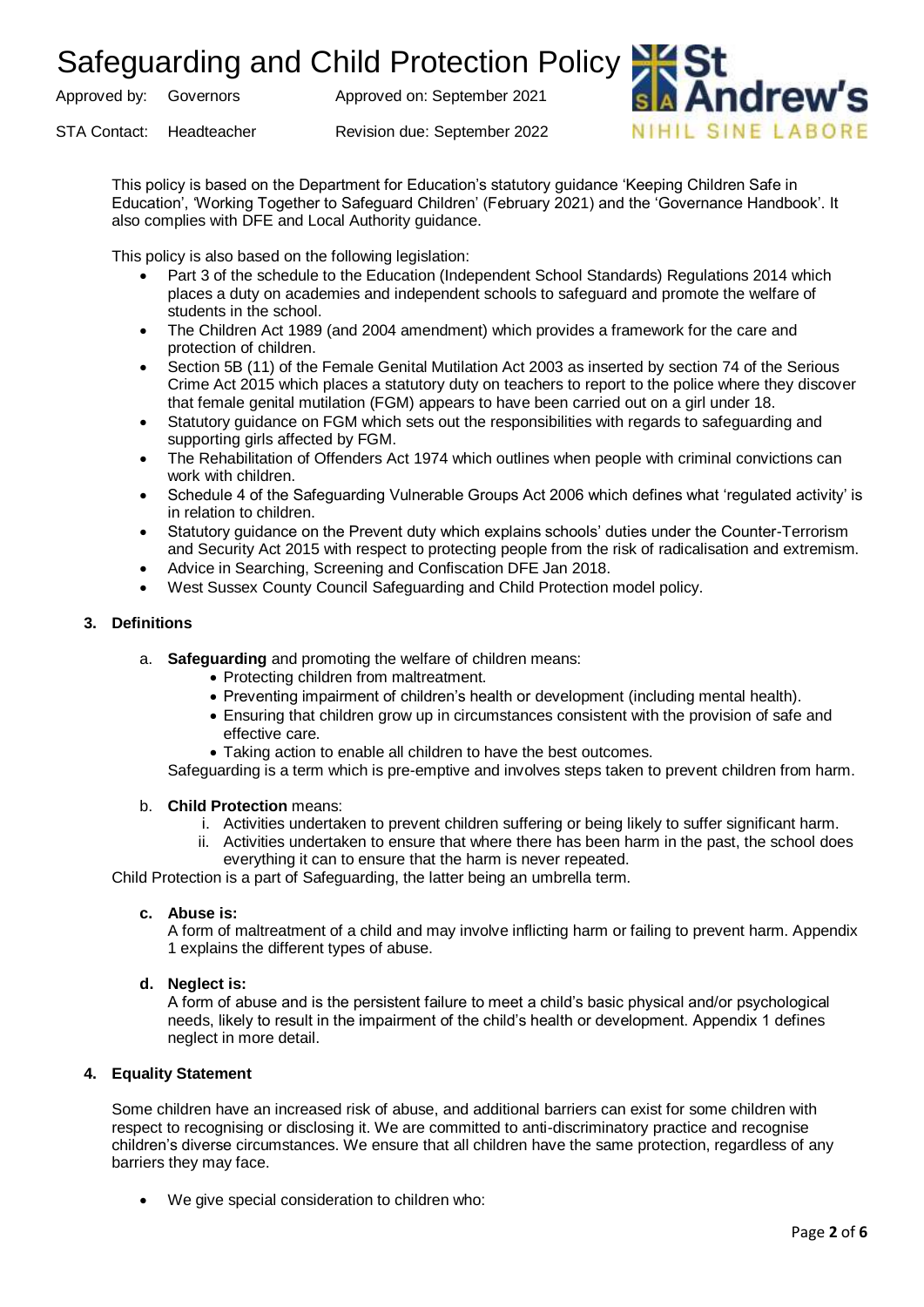Approved by: Governors Approved on: September 2021

STA Contact: Headteacher Revision due: September 2022



- Have special educational needs or disabilities.
- Are looked after children (LAC).
- Are young carers.
- May experience discrimination due to their race, ethnicity, religion, gender identification or sexuality.
- Have English as an additional language.
- Are known to be living in challenging situations e.g. temporary accommodation or where there are issues such as substance abuse or domestic violence.
- Are at risk of FGM, sexual exploitation, forced marriage or radicalisation.
- Are asylum seekers.

#### **5. Responsibilities**

Safeguarding and child protection is everyone's responsibility. This policy applies to all staff, volunteers and governors in the school and is consistent with the procedures of the local children's safeguarding board.

- **a. All staff will:**
	- i. Read and understand Part 1 and Annex A of the Department for Education's statutory safeguarding guidance 'Keeping Children Safe in Education' September 2021 and review this guidance at least annually.
	- ii. Receive an annual Safeguarding and Child Protection Training Update.
	- iii. Be familiar with types of abuse and possible signs. See Appendix 1 and Appendix 3.
	- iv. Understand our systems which support safeguarding, including the staff code of conduct and the role of the designated safeguarding lead.
	- v. Understand their role in identifying potential issues for children, liaising with the DSL or DDSL and sharing information with other professionals to support early identification and assessment.
	- vi. Know what to do if they identify a safeguarding issue or a child protection issue both in and outside school hours.
	- vii. Know the signs of different types of abuse and neglect as well as specific safeguarding issues e.g. child sexual exploitation (CSE), FGM, radicalisation and sexual harassment/violence.
	- viii. Not promise confidentiality to any child who makes a disclosure.
	- ix. Put the needs and safety of the child first
	- x. Report any suspicion of FGM directly to the appropriate body with the DSL/DDSL present.
	- xi. Be mindful of safeguarding when planning learning, recreational or other activities involving children or executing their duties in school.
	- xii. Challenge any form of derogatory or sexualised language or behaviour.
	- xiii. Be vigilant to issues that affect different genders e.g. aggressive touching or grabbing towards female students, initiation or hazing type violence with respect to male students.
	- xiv. Ensure the curriculum notes the importance of behaviour and consent.
	- xv. Understand that a child harming a peer could be a sign that the child is themselves being abused and that this would fall under the scope of this policy.
	- xvi. Be mindful of the prejudice and inappropriate language used towards groups such as transgender, LGBT (Lesbian, Gay, Bisexual and Transgender) groups and ensure such prejudice and language is not tolerated.

### **b. The Designated Safeguarding Lead (DSL) and Deputy Designated Safeguarding Lead (DDSL)**

Our DSL is Paul Guyan. The DSL takes lead responsibility for child protection and wider safeguarding.

During term time, the DSL will be available during school hours for staff to discuss and safeguarding concerns. Out of school hours, the DSL can be copied in by email through the school system. Should the DSL be off site in school hours, the Deputy DSLs are Mia Lowney, Maria Stewart, Harriet Goss, Matthew Carter– he/she/they will act in place of the DSL.

The DSL is responsible for:

i. Providing advice and support to other staff on child welfare and child protection matters.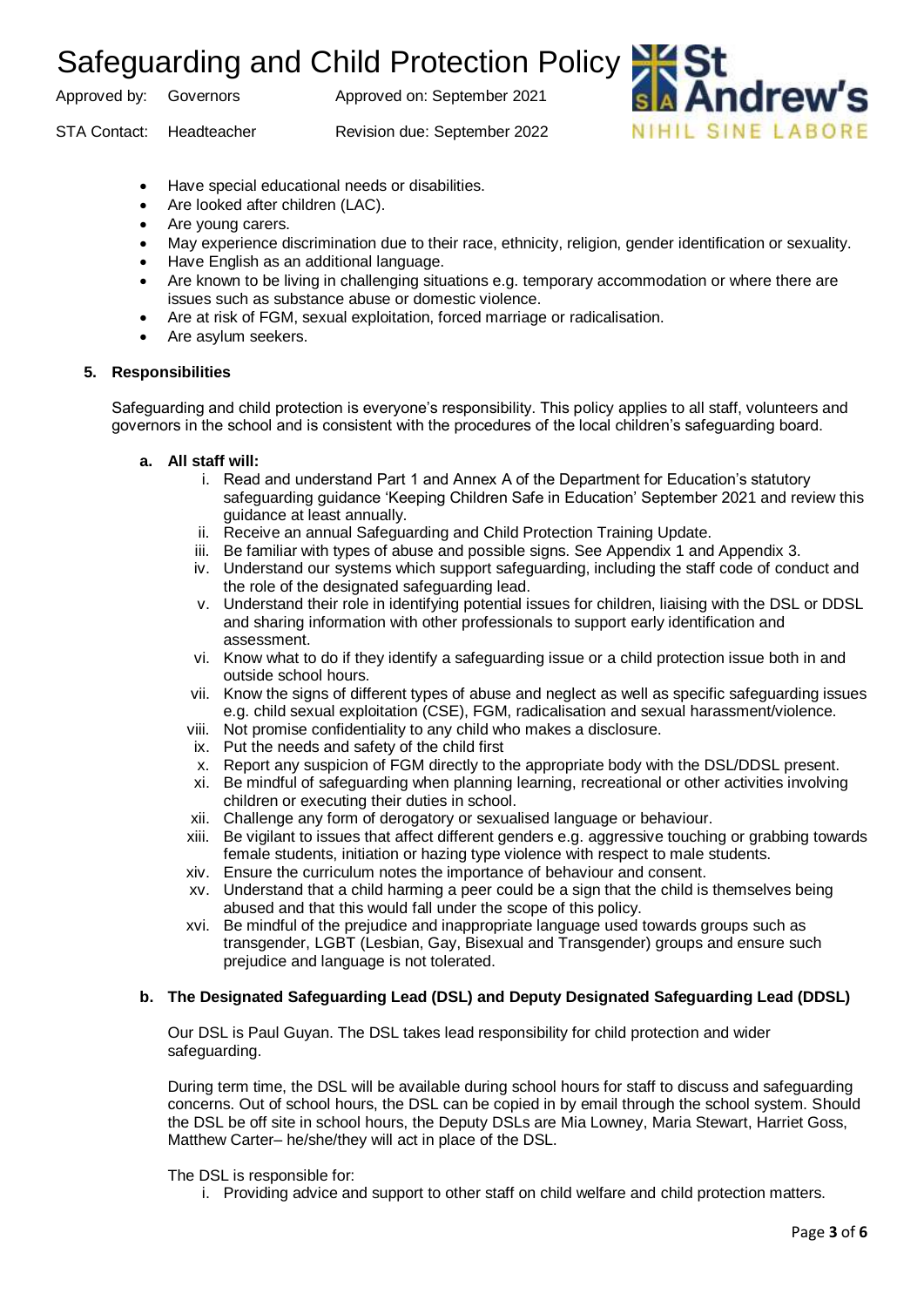Approved by: Governors Approved on: September 2021

STA Contact: Headteacher Revision due: September 2022

ii. Taking part in strategy discussions and inter-agency meetings and/or support other staff to do so.

ndrew

NIHIL SINE LARORE

- iii. Ensure that staff are familiar with policy and procedures.
- iv. Referring suspected cases, as appropriate to the relevant body (local authority children's social care,
- v. Channel programme, Disclosure and Barring service, police) and support the Headteacher or other staff employed to make such referrals directly.
- vi. Confirming verbal referrals in writing within 24 hours of the initial referral.
- vii. Seeking advice from the local authority multi service hub (MASH) where there is uncertainty about making a referral.
- viii. Reporting back to and liaising with staff making referrals to the DSL.
- ix. Ensuring staff receive annual Safeguarding and Child Protection training updates
- x. Ensure their own Lead Child Protection and Safeguarding training is updated every two years (and in addition update their own skills through briefings, bulletins, DFE guidance).
- xi. Keeping the Headteacher informed of any issues and liaising with local authority case managers and designated officers for child protection concerns as appropriate.
- xii. Recording allegations appropriately
- xiii. Maintaining Child Protection Records for students and of allegations.

The full responsibilities of the DSL/DDSL are set out in the Safeguarding and Child Protection Guide.

#### **c. The named person for Looked After Children is Paul Guyan**

They will:

- i. Ensure that they have appropriate training to carry out the role.
- ii. Be the main point of contact for staff working with Looked After Children.
- iii. Deliver any training needed by staff with regard to Looked After Children.
- iv. Ensure any extra funding allocated for Looked After Children is spent appropriately.
- v. Ensure educational opportunities and pastoral support for Looked After Children is appropriate.
- vi. Monitor and promote the educational progress of Looked After Children.
- vii. Liaise with external bodies dealing with Looked After Children including Social Services/Children's Services.

#### **d. The named person for Female Genital Mutilation (FGM) is Paul Guyan**

They will:

- i. Ensure that they have appropriate training to carry out the role (including the reading of appropriate DFE guidance e.g. Guidance for Professionals May 2016).
- ii. Be the main point of contact for staff who suspect FGM.
- iii. Ensure that any staff referring a potential case of FGM make a phone call to 101 with the DSL or DDSL present.
- iv. Be the main point of contact for students who are either potentially facing FGM or who have already experienced FGM.
- v. Be the main point of contact for health professionals (and others) dealing with known cases of FGM.
- vi. Maintain appropriate confidentialities with respect to possible cases of FGM.
- vii. Be alert to risk factors and signs of FGM.

#### **e. The named person for Child Sexual Exploitation (CSE) is Paul Guyan**

They will:

- i. Ensure that they have appropriate training to carry out the role (including an understanding of Child sexual exploitation: definition and guide for practitioners DFE Feb 2017)
- ii. Be the main point of contact for staff who suspect CSE.
- iii. Be the main point of contact for students who are either potentially involved in or victims of CSE or who have already experienced CSE.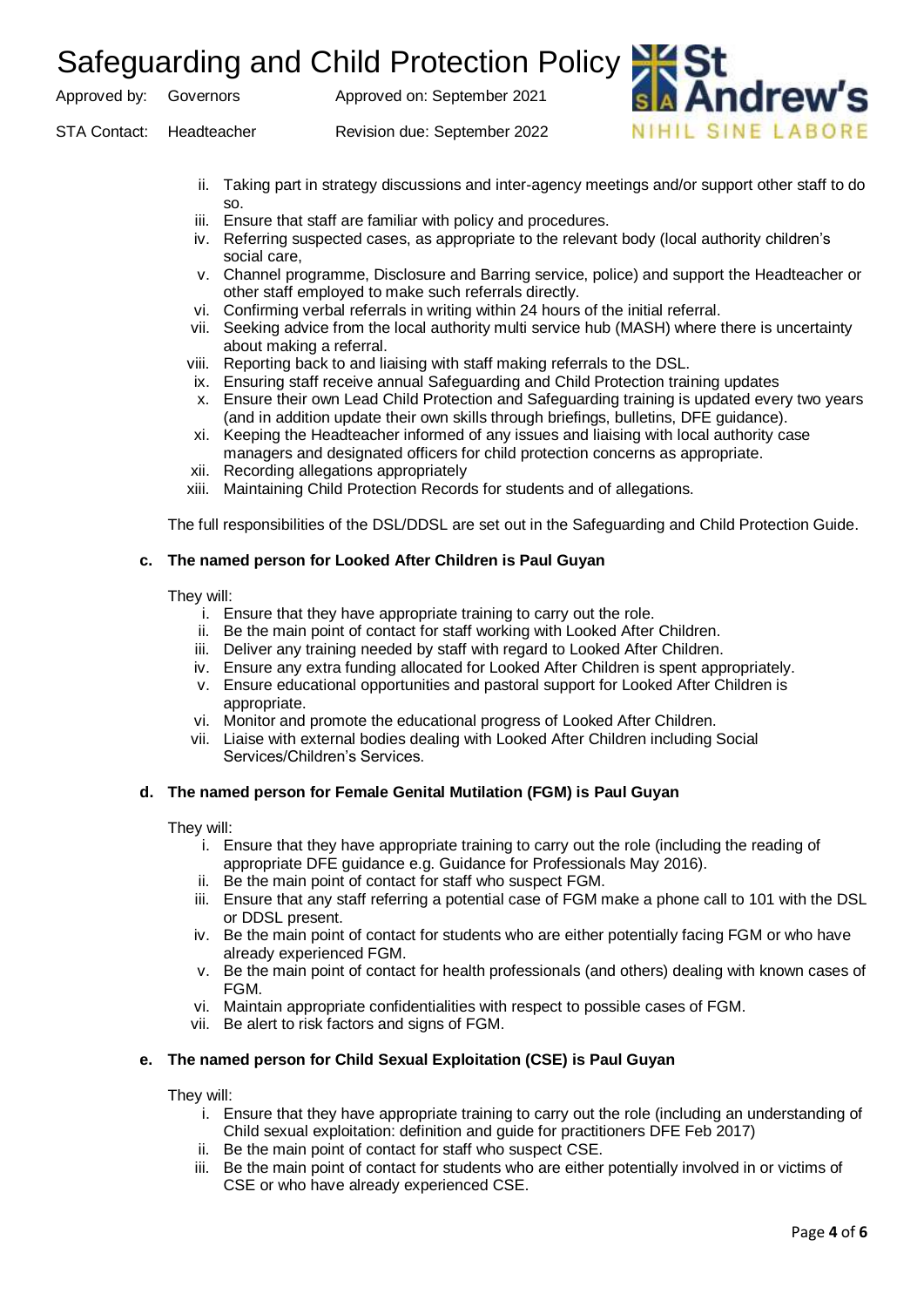Approved by: Governors Approved on: September 2021

STA Contact: Headteacher Revision due: September 2022

iv. Be the main point of contact for health professionals (and others) dealing with known cases of CSE.

idrew

NIHIL SINE LARORE

- v. Maintain appropriate confidentialities with respect to possible cases of CSE.
- vi. Be alert to risk factors and signs of CSE.

#### **f. The Governing Body**

They will:

- i. The named Governor for Safeguarding and Child Protection is Peter Woodman.
- ii. The Governing Body will scrutinise and approve this policy as appropriate at each review and hold the Headteacher to account for its implementation.
- iii. The named Governor will monitor the effectiveness of this policy in conjunction with the full governing body.
- iv. The Chair of Governors, where appropriate will act as the 'case manager' in the event that an allegation of abuse is made against the Headteacher.

#### **g. The Headteacher**

The Headteacher is responsible for the implementation of this policy including:

- i. Ensuring all staff (including temporary staff) are informed of this policy as part of their induction.
- ii. Communicating this policy to parents when their child joins the school and on the school website.
- iii. Ensuring that the DSL has appropriate time, funding, training and resources and that there is always adequate cover if the DSL is absent.
- iv. Ensuring that all staff undertake appropriate safeguarding and child protection training and update this regularly.
- v. Act as the 'case manager' in the event of an allegation of abuse being made against another member of staff or volunteer.
- vi. Report all allegations made against staff to the Local Authority Designated Officer (whether deemed founded or unfounded).

### **6. Confidentiality**

- a. Staff will never promise a child that they will not tell anyone about an allegation or concern as this may not be in the child's interests. In addition, where there are safeguarding concerns later proven, the staff member would have been breaking the law.
- b. Staff will pass on safeguarding concerns to the DSL/DDSL quickly, effectively and not discuss matters in a public forum.
- c. Confidentiality is also addressed in the CP and Safeguarding Procedure.
- d. Information should be passed on, on a need to know basis and staff should be mindful that it is not appropriate to discuss or disclose personal student/parent/carer issues with other non-related staff/parents/students.
- e. The DFE emphasises that 'The Data Protection Act 2018 and GDPR do not prevent or limit the sharing of information for the purposes of keeping children safe. Fears about sharing information must not be allowed to stand in the way of the need to promote the welfare and protect the safety of children.'

### **7. IT**

- a. The school will ensure that a suitable filtering and monitoring system is in place and that any inappropriate access to e.g. radicalisation, pornographic sites is reported and dealt with by the appropriate member of senior staff.
- b. Internet safety is vital to the school's ICT and other curriculum and should be embedded into PSHE and/or the tutor and assembly programme.
- c. Staff will receive regular updated training regarding online safety.

#### **8. Training**